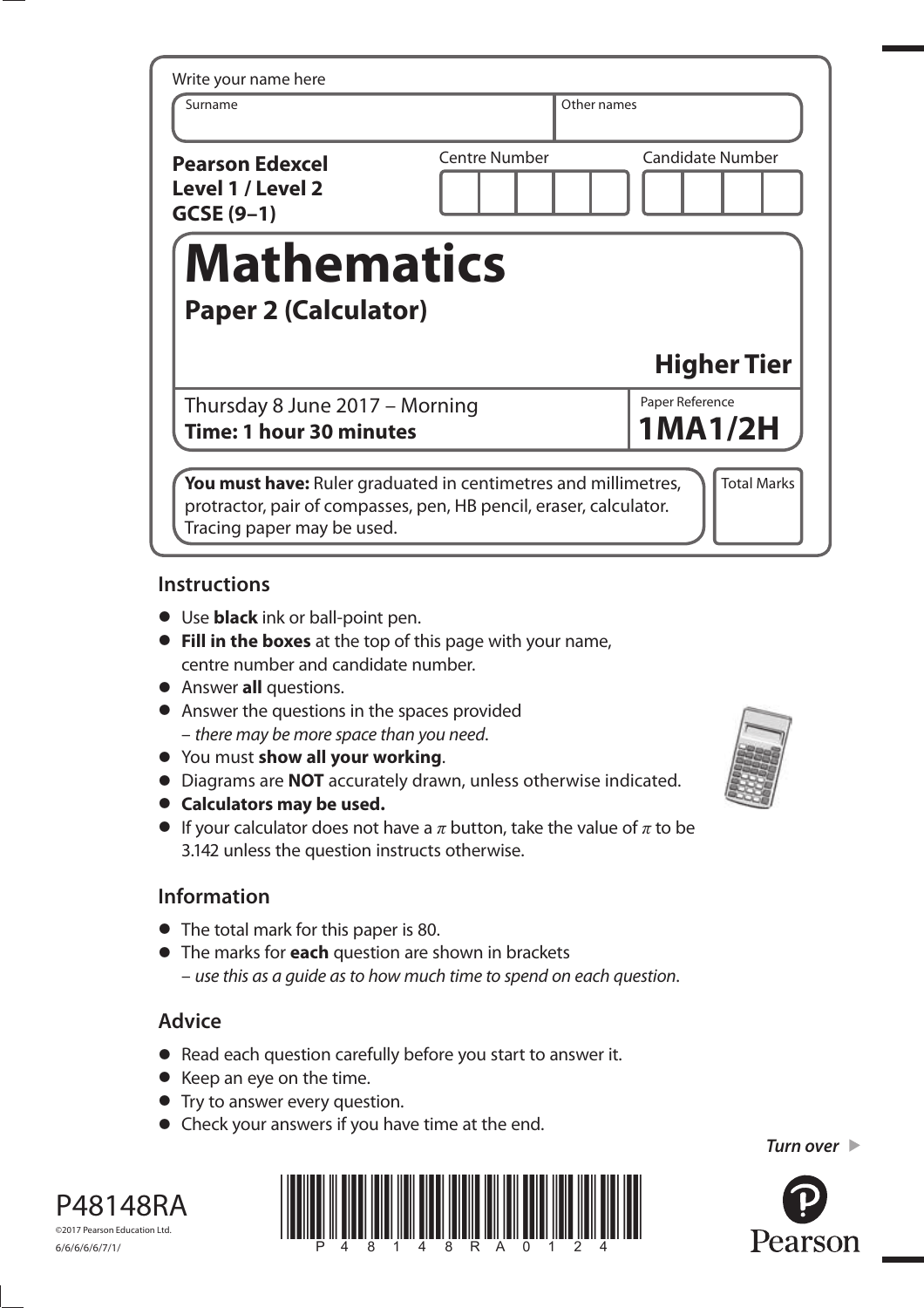#### **Answer ALL questions.**

#### **Write your answers in the spaces provided.**

### **You must write down all the stages in your working.**

**1** The table shows the probabilities that a biased dice will land on 2, on 3, on 4, on 5 and on 6

| Number on dice     |  |      |      |      |         |
|--------------------|--|------|------|------|---------|
| <b>Probability</b> |  | 0.18 | 0.09 | 0.15 | $0.1\,$ |

Neymar rolls the biased dice 200 times.

Work out an estimate for the total number of times the dice will land on 1 or on 3

**(Total for Question 1 is 3 marks)**

......................................................

**DO NOT WRITE IN THIS AREA DO NOT WRITE IN THIS AREA DO NOT WRITE IN THIS AREA DO NOT WRITE IN THIS AREA DO NOT WRITE IN THIS AREA DO NOT WRITE IN THIS AREA DO NOT WRITE IN THIS AREA DO NOT WRITE IN THIS AREA DO NOT WRITE** 

**DOMOTIVIRITE IN THIS AREA** 

DOMOTWRITE METERS AREA

DO NOT WRITE IN THIS AREA

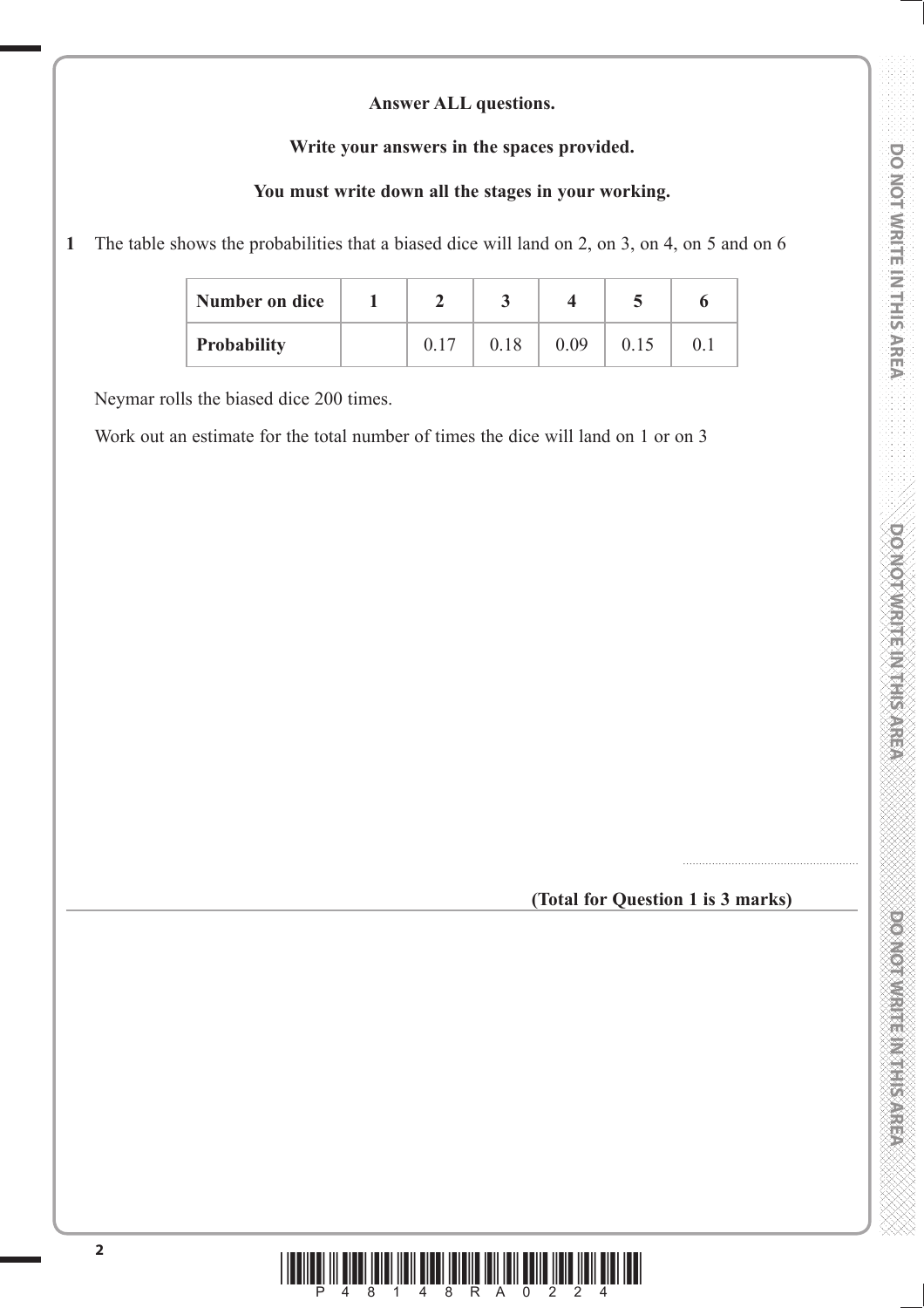**2** On Saturday, some adults and some children were in a theatre. The ratio of the number of adults to the number of children was 5 : 2

Each person had a seat in the Circle or had a seat in the Stalls.

3 4 of the children had seats in the Stalls.

117 children had seats in the Circle.

There are exactly 2600 seats in the theatre.

 On this Saturday, were there people on more than 60% of the seats? You must show how you get your answer.

**(Total for Question 2 is 5 marks)**



**3**

**DONOTHER ETHINGS**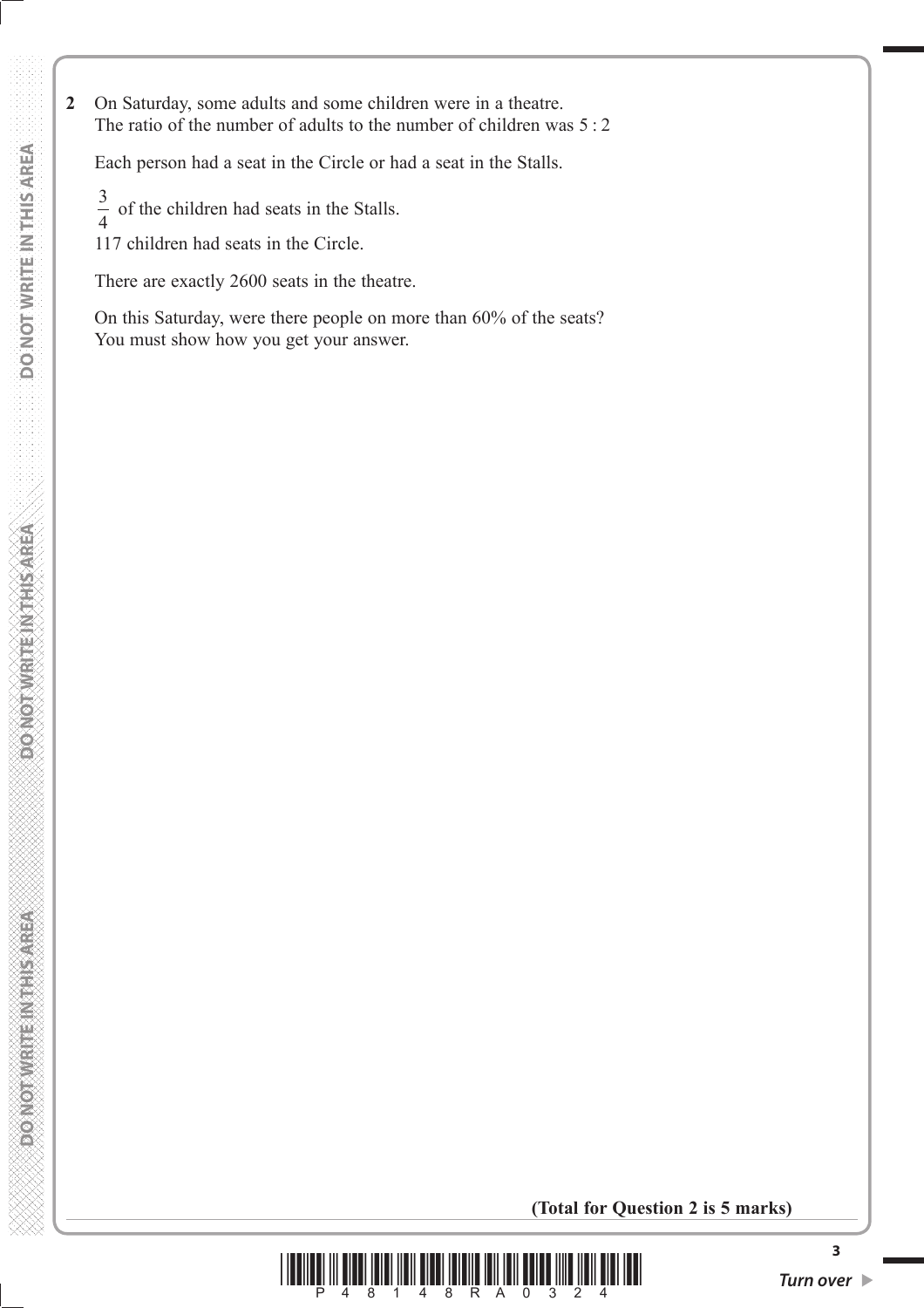**DO NOT WRITE IN THIS AREA DO NOT WRITE IN THIS AREA DO NOT WRITE IN THIS AREA DO NOT WRITE IN THIS AREA DO NOT WRITE IN THIS AREA DO NOT WRITE IN THIS AREA DO NOT WRITE IN THIS AREA DO NOT WRITE IN THIS AREA DO NOT WRITE** DO NOT WRITE IN THIS AREA

**DOMORATIVE HER RESISTANCE** 

**3** The diagram shows a prism with a cross section in the shape of a trapezium.



 On the centimetre grid below, draw the front elevation and the side elevation of the prism. Use a scale of 2 cm to 1 m.



### **(Total for Question 3 is 4 marks)**

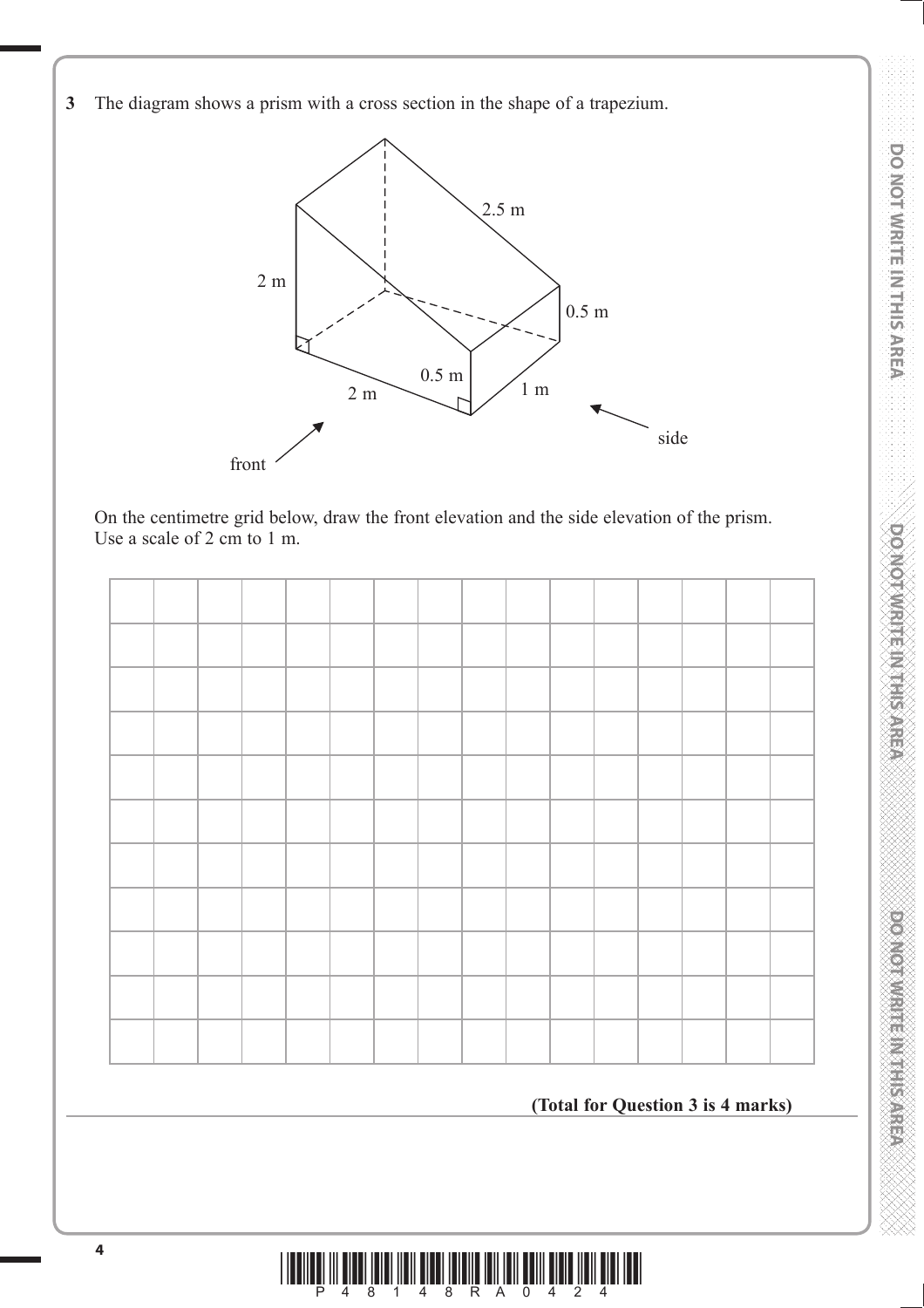**4** Olly drove 56 km from Liverpool to Manchester. He then drove 61 km from Manchester to Sheffield.

 Olly's average speed from Liverpool to Manchester was 70 km/h. Olly took 75 minutes to drive from Manchester to Sheffield.

(a) Work out Olly's average speed for his total drive from Liverpool to Sheffield.

...................................................... km/h

**(4)**

Janie drove from Barnsley to York.

 Janie's average speed from Barnsley to Leeds was 80 km/h. Her average speed from Leeds to York was 60 km/h.

 Janie says that the average speed from Barnsley to York can be found by working out the mean of 80 km/h and 60 km/h.

..................................................................................................................................................................................................................................................

..................................................................................................................................................................................................................................................

(b) If Janie is correct, what does this tell you about the two parts of Janie's journey?

**(1)**

### **(Total for Question 4 is 5 marks)**



**5**

**ASSAYS SHEET MEETING CONGER**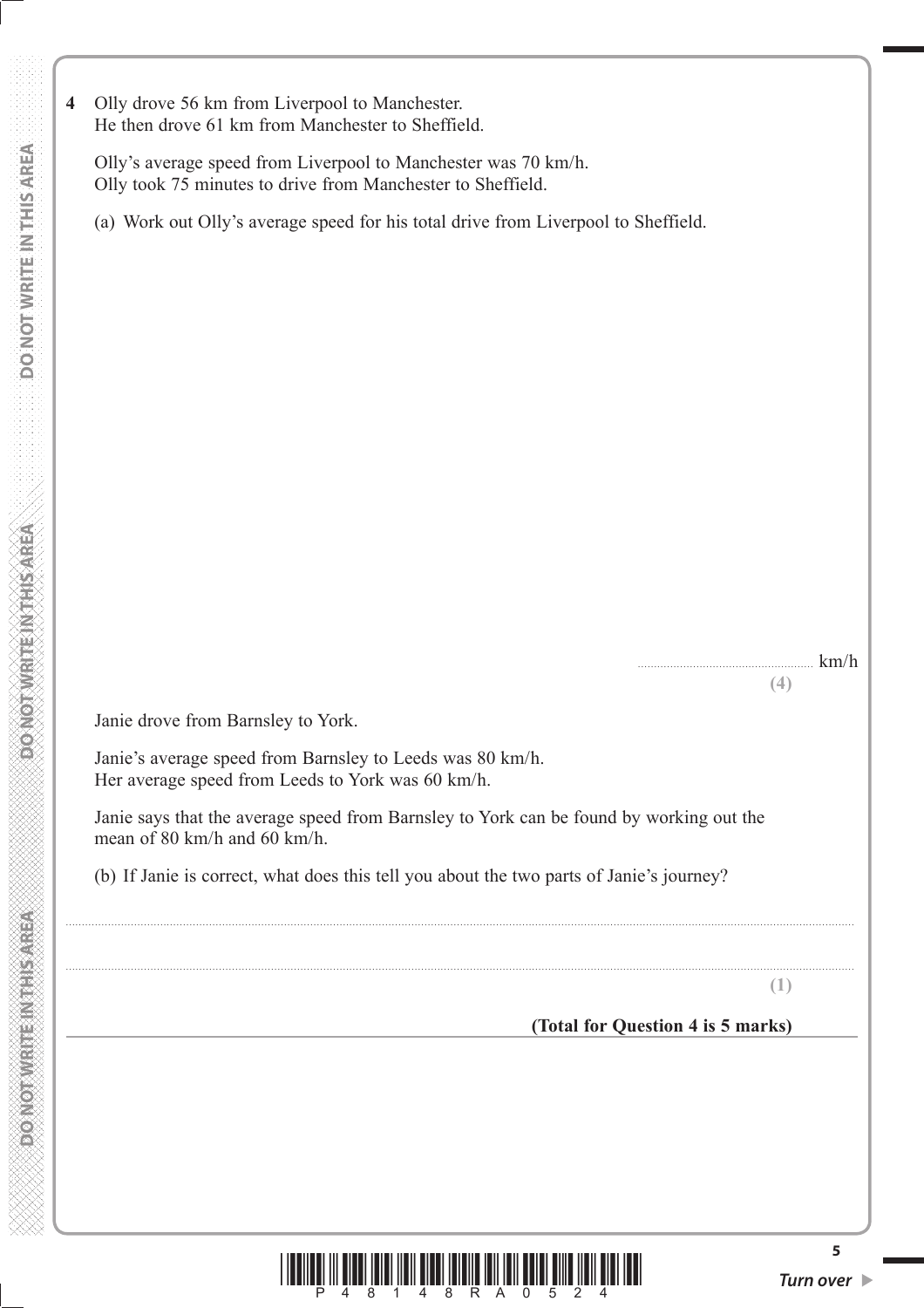

**DO NOT WRITE IN THIS AREA DO NOT WRITE IN THIS AREA DO NOT WRITE IN THIS AREA DO NOT WRITE IN THIS AREA DO NOT WRITE IN THIS AREA DO NOT WRITE IN THIS AREA DO NOT WRITE IN THIS AREA DO NOT WRITE IN THIS AREA DO NOT WRITE** 

**DOMOTIVISING HISTORICA** 

**PLONIC DESCRIPTION AND PROPERTY** 

DO NOT WRITE IN THIS AREA

 $\frac{1}{2}$   $\frac{1}{4}$   $\frac{1}{8}$   $\frac{1}{1}$   $\frac{1}{4}$   $\frac{1}{8}$   $\frac{1}{8}$   $\frac{1}{10}$   $\frac{1}{10}$   $\frac{1}{2}$   $\frac{1}{10}$   $\frac{1}{2}$   $\frac{1}{4}$   $\frac{1}{10}$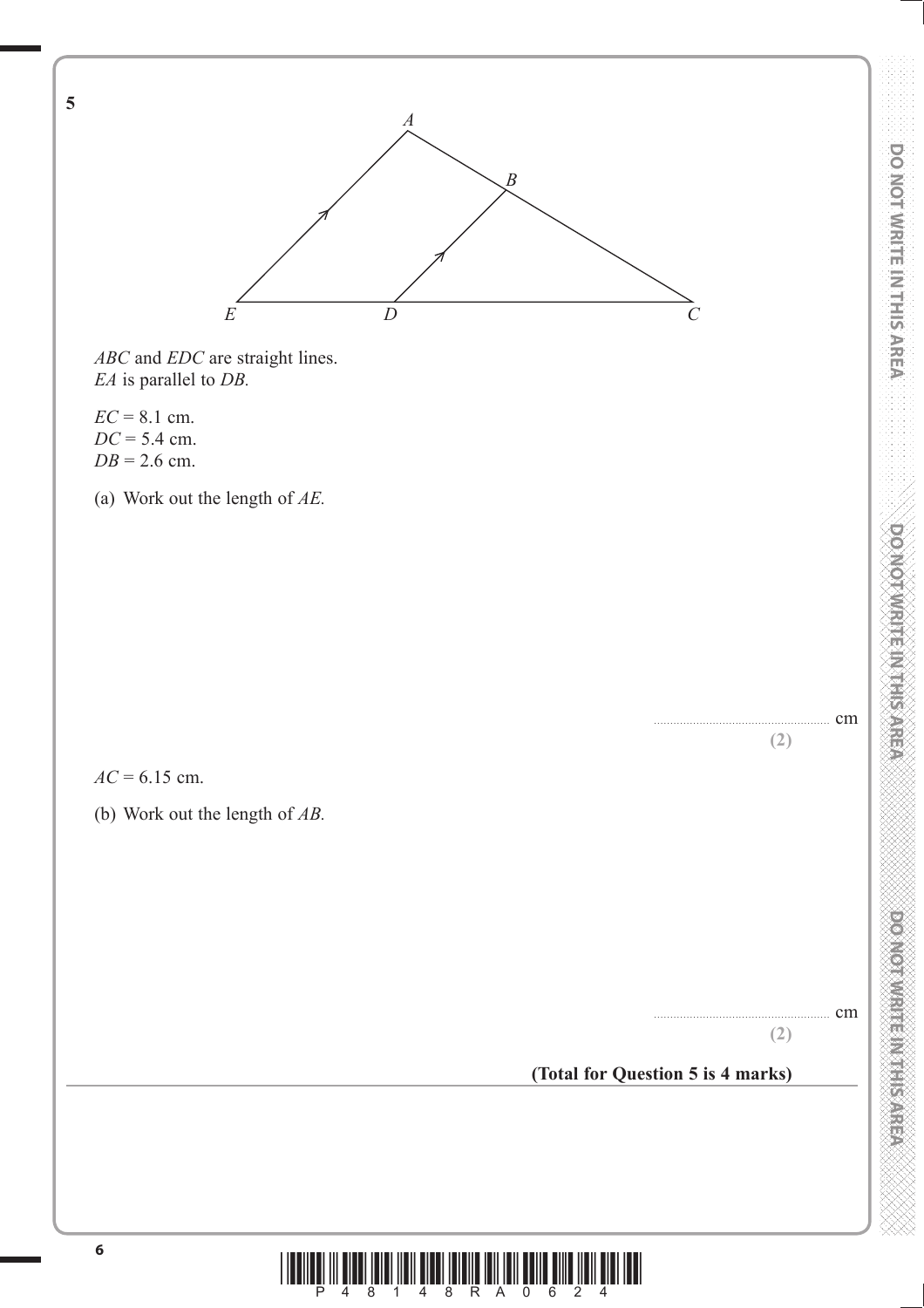**6** Anil wants to invest £25000 for 3 years in a bank.

# **Personal Bank**

Compound Interest

2% for each year

### **Secure Bank**

Compound Interest

4.3% for the first year 0.9% for each extra year

 Which bank will give Anil the most interest at the end of 3 years? You must show all your working.

**(Total for Question 6 is 3 marks)**

**7** A number, *n*, is rounded to 2 decimal places. The result is 4.76

Using inequalities, write down the error interval for *n*.

**(Total for Question 7 is 2 marks)**

............................................................................................................



**7**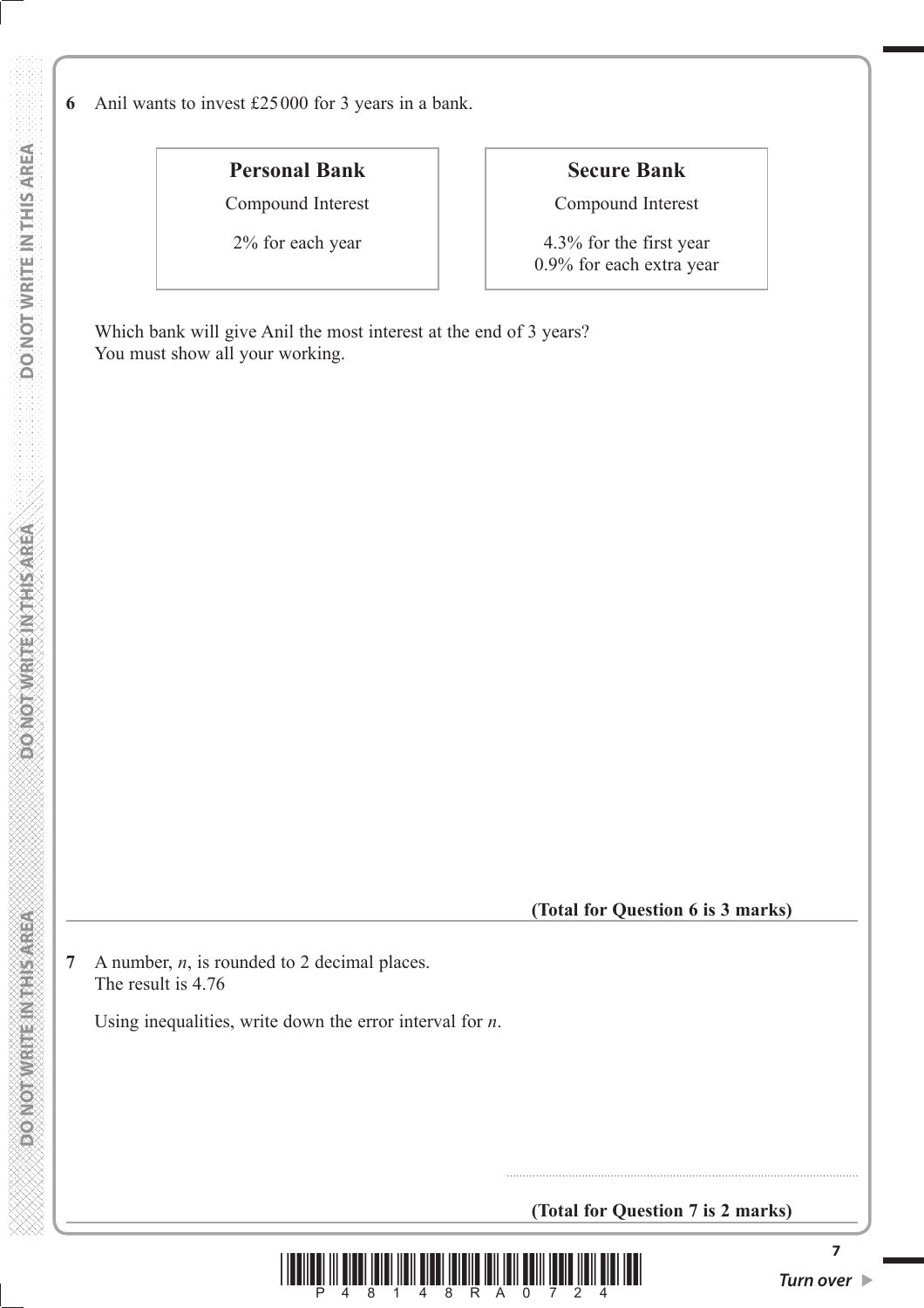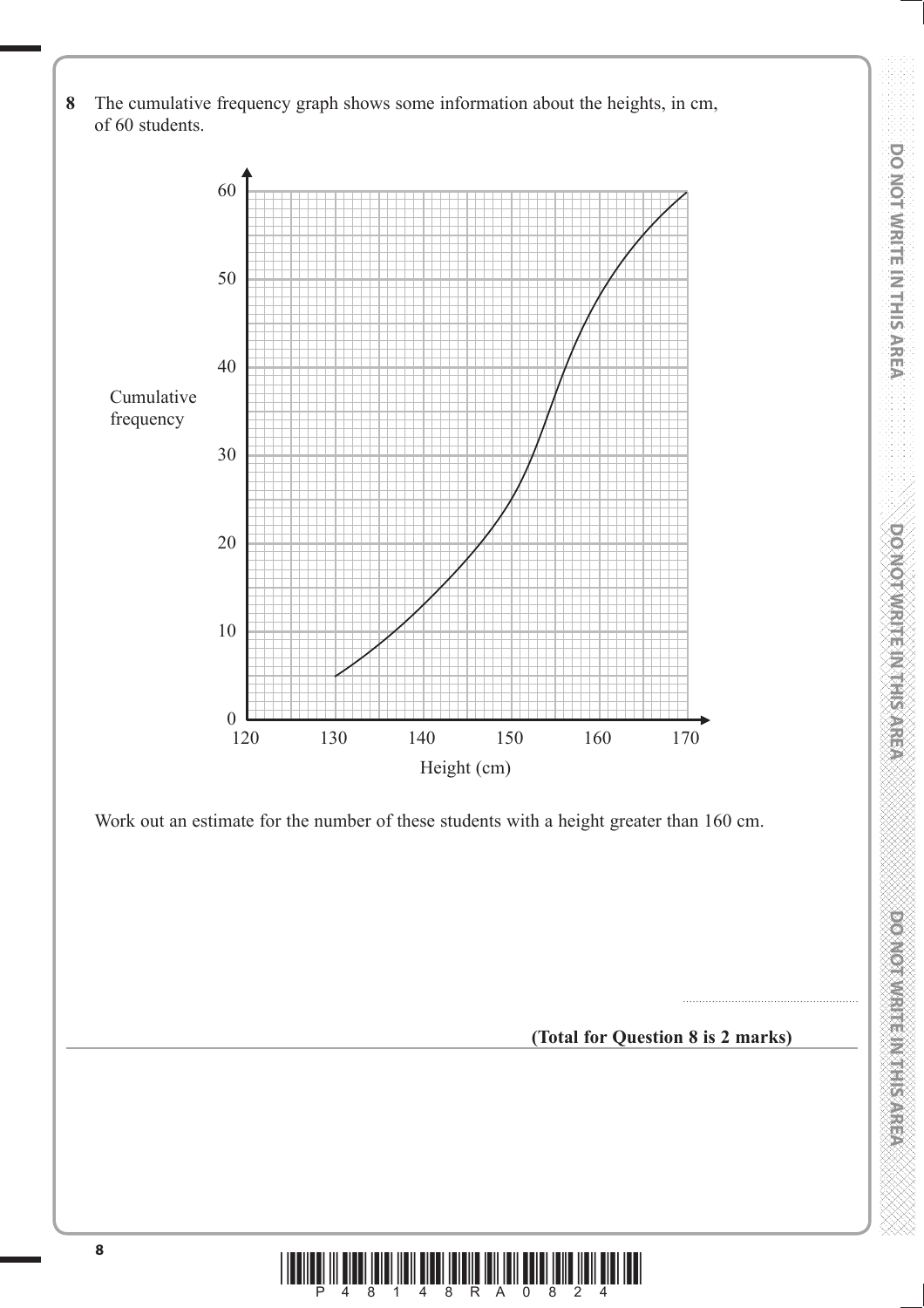

 Kyle reflects triangle **A** in the *x*-axis to get triangle **B**. He then reflects triangle **B** in the line  $y = x$  to get triangle **C**.

Amy reflects triangle **A** in the line  $y = x$  to get triangle **D**. She is then going to reflect triangle **D** in the *x*-axis to get triangle **E**.

Amy says that triangle **E** should be in the same position as triangle **C**.

#### Is Amy correct? You must show how you get your answer.

**(Total for Question 9 is 3 marks)**



**MONOTHER REPAIRING CONFORM**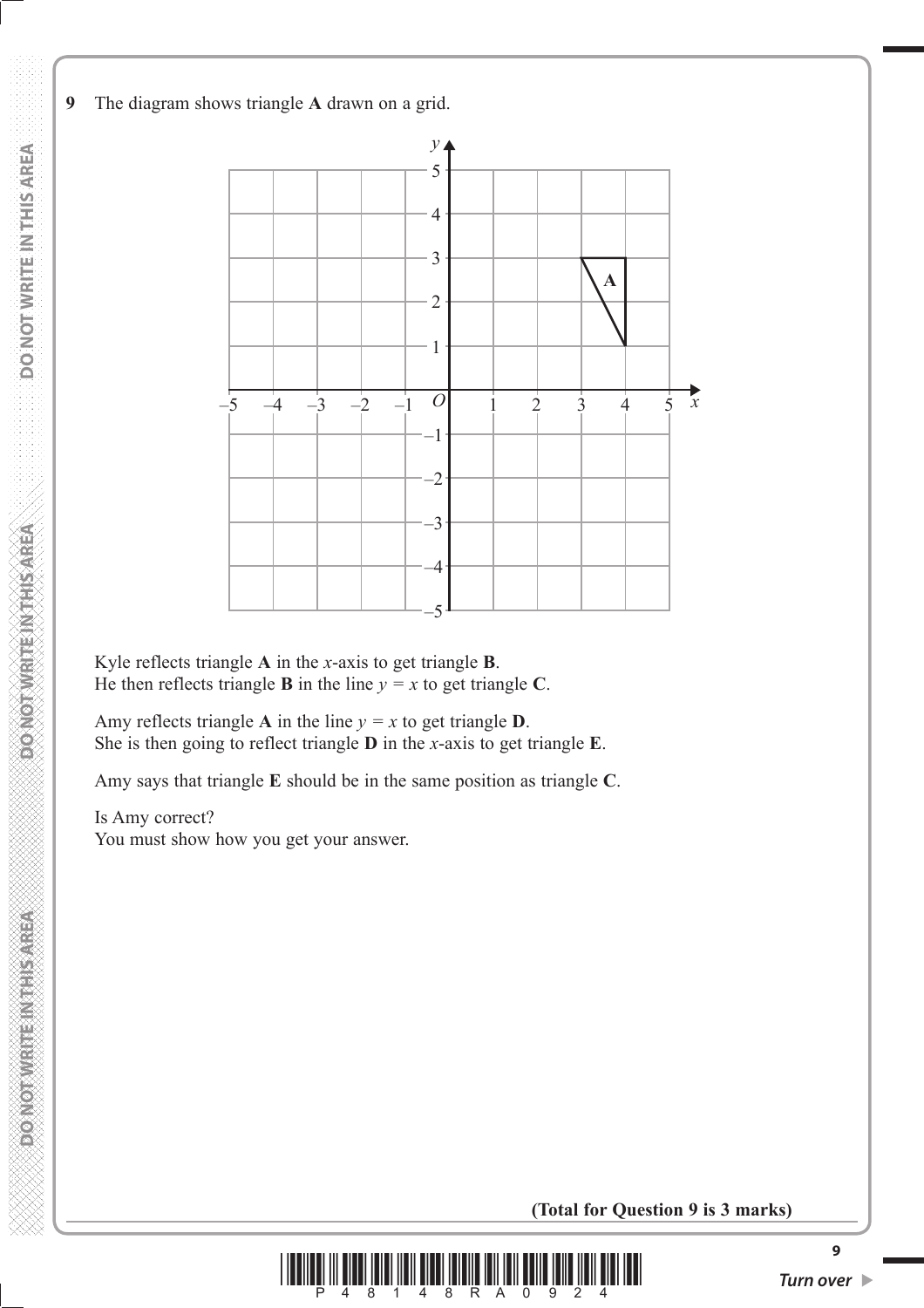$kg$ 

|  |  |  |  | 10 The table shows some information about eight planets. |  |  |  |
|--|--|--|--|----------------------------------------------------------|--|--|--|
|--|--|--|--|----------------------------------------------------------|--|--|--|

| <b>Planet</b> | <b>Distance from Earth (km)</b> | Mass (kg)              |
|---------------|---------------------------------|------------------------|
| Earth         | $\theta$                        | $5.97 \times 10^{24}$  |
| Jupiter       | $6.29 \times 10^{8}$            | $1.898 \times 10^{27}$ |
| Mars          | $7.83 \times 10^{7}$            | $6.42 \times 10^{23}$  |
| Mercury       | $9.17 \times 10^{7}$            | $3.302 \times 10^{23}$ |
| Neptune       | $4.35 \times 10^{9}$            | $1.024 \times 10^{26}$ |
| Saturn        | $1.28 \times 10^{9}$            | $5.68 \times 10^{26}$  |
| Uranus        | $2.72 \times 10^{9}$            | $8.683 \times 10^{25}$ |
| Venus         | $4.14 \times 10^{7}$            | $4.869 \times 10^{24}$ |

(a) Write down the name of the planet with the greatest mass.

**(1)**

**(1)**

......................................................

(b) Find the difference between the mass of Venus and the mass of Mercury.

Nishat says that Neptune is over a hundred times further away from Earth than Venus is.

(c) Is Nishat right?

You must show how you get your answer.

**(2) (Total for Question 10 is 4 marks)**

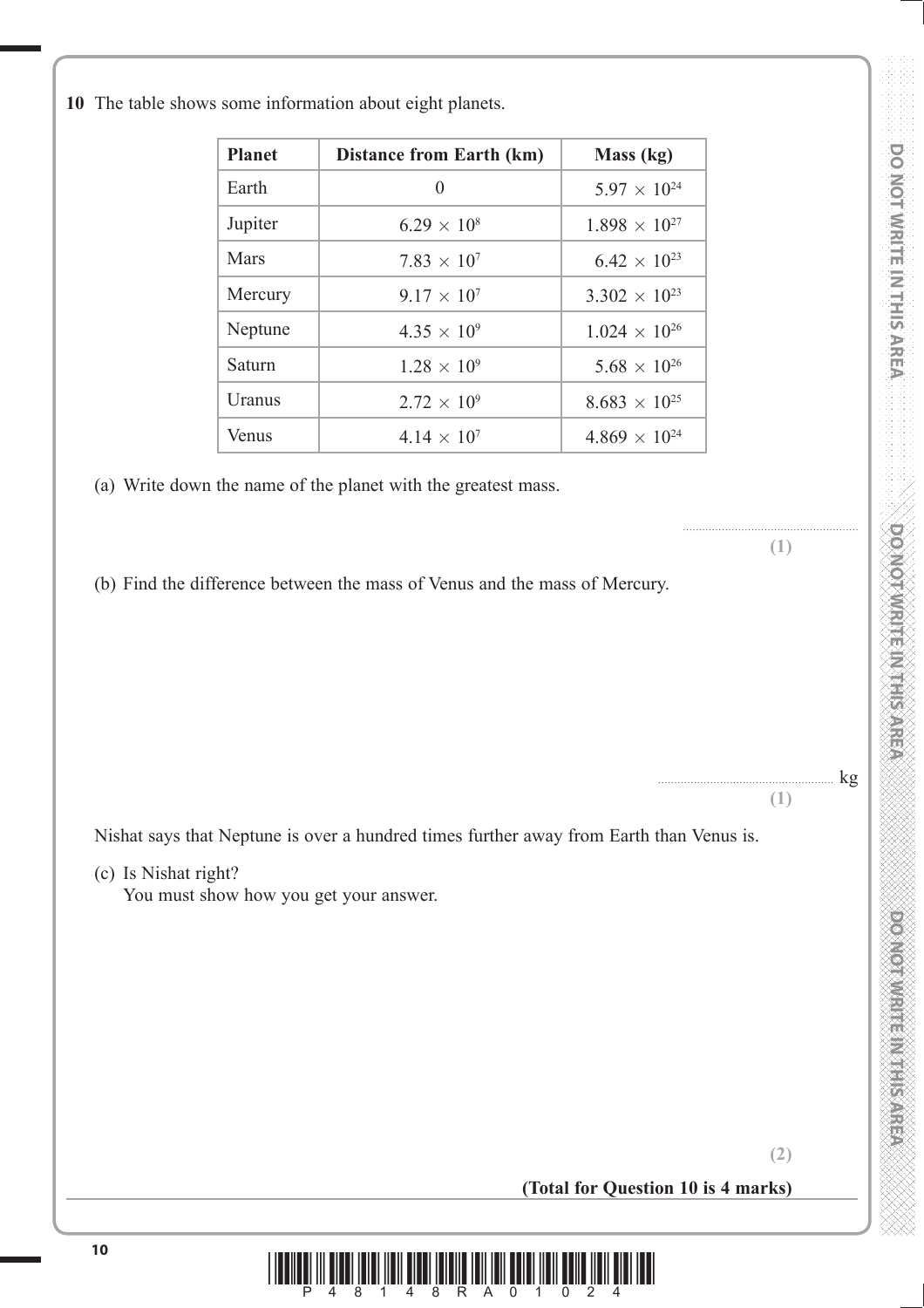$$
\frac{3x}{4} = \frac{2x+5}{3} = \frac{1-x}{6}
$$
\n11 Solve  $\frac{3x-2}{4} - \frac{2x+5}{3} = \frac{1-x}{6}$ 

\n22.14.  $\frac{3x}{4} = \frac{1-x}{6}$ 

\n33.15.  $\frac{3x}{4} = \frac{1-x}{6}$ 

\n44.  $\frac{3x}{4} = \frac{1-x}{6}$ 

\n55.  $\frac{3x}{4} = \frac{1-x}{6}$ 

\n66.  $\frac{x}{4} = \frac{1-x}{6}$ 

\n77.  $\frac{x}{4} = \frac{1-x}{6}$ 

\n88.  $\frac{3x}{4} = \frac{1-x}{6}$ 

\n99.  $\frac{x}{4} = \frac{1-x}{6}$ 

\n100.  $\frac{x}{4} = \frac{1-x}{6}$ 

\n11.  $\frac{x}{4} = \frac{1-x}{6}$ 

\n12.  $\frac{3x}{4} = \frac{1-x}{6}$ 

\n13.  $\frac{5x}{4} = \frac{1-x}{6}$ 

\n14.  $\frac{5x}{4} = \frac{1-x}{6}$ 

\n15.  $\frac{4}{3} = \frac{1-x}{6}$ 

\n16.  $\frac{1-x}{6} = \frac{1-x}{6}$ 

\n17.  $\frac{1}{2} = \frac{1-x}{6}$ 

\n18.  $\frac{1}{2} = \frac{1-x}{6}$ 

\n19.  $\frac{1}{2} = \frac{1-x}{6}$ 

\n10.  $\frac{1}{2} = \frac{1-x}{6}$ 

\n11.  $\frac{1}{2} = \frac{1-x}{6}$ 

\n12.  $\frac{1}{2} = \frac{1-x}{6}$ 

\n13.  $\frac{1}{2} = \frac{1-x}{6}$ 

\n14.  $\frac{1}{2} = \frac{1-x}{6}$ 

\n15.  $\frac{1}{2} = \frac{1-x}{6}$ 

\n16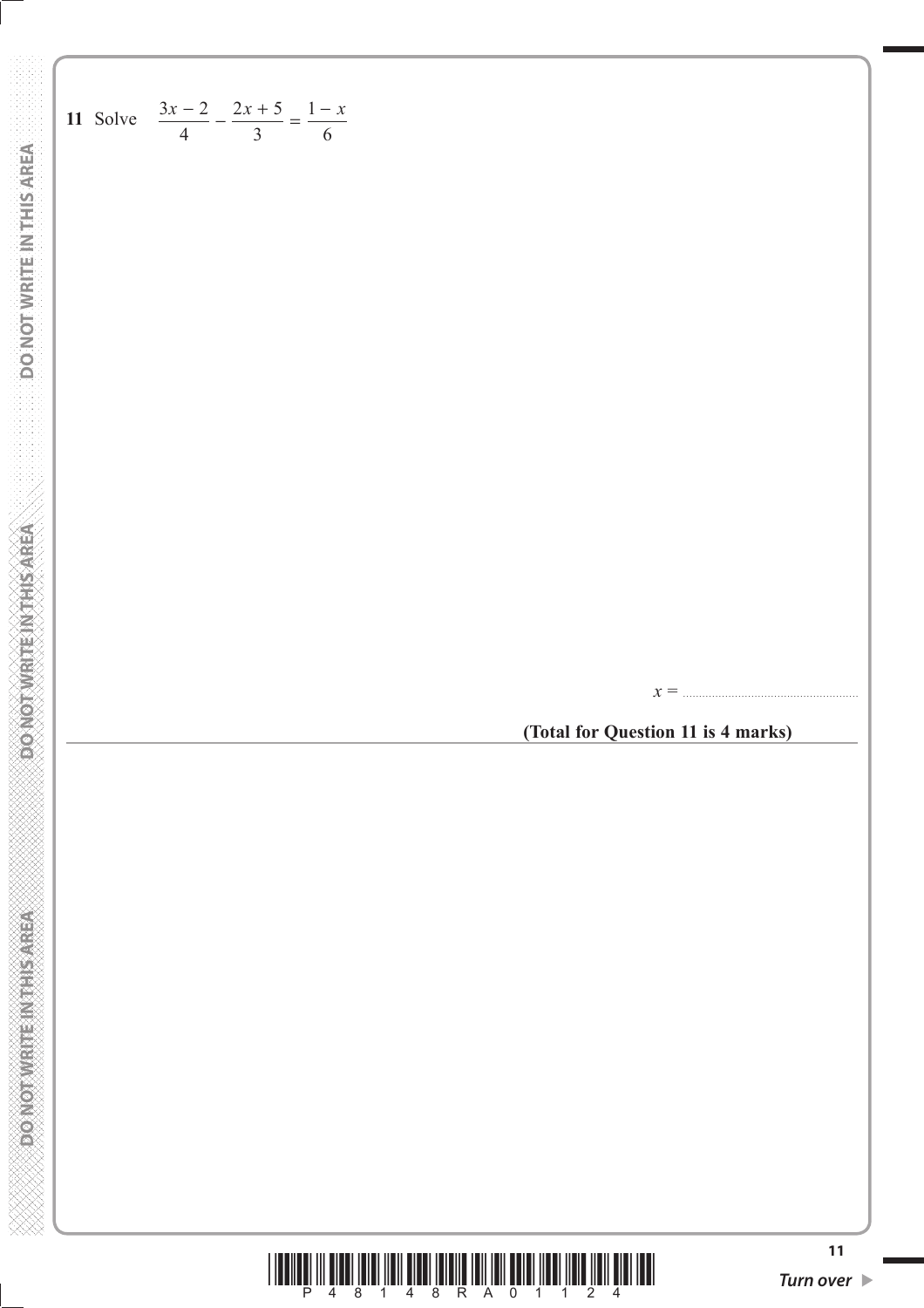**DOMORATION** ENTERTAINMENT

**12** There are 30 students in Mr Lear's class. 16 of the students are boys.

Two students from the class are chosen at random.

Mr Lear draws this probability tree diagram for this information.

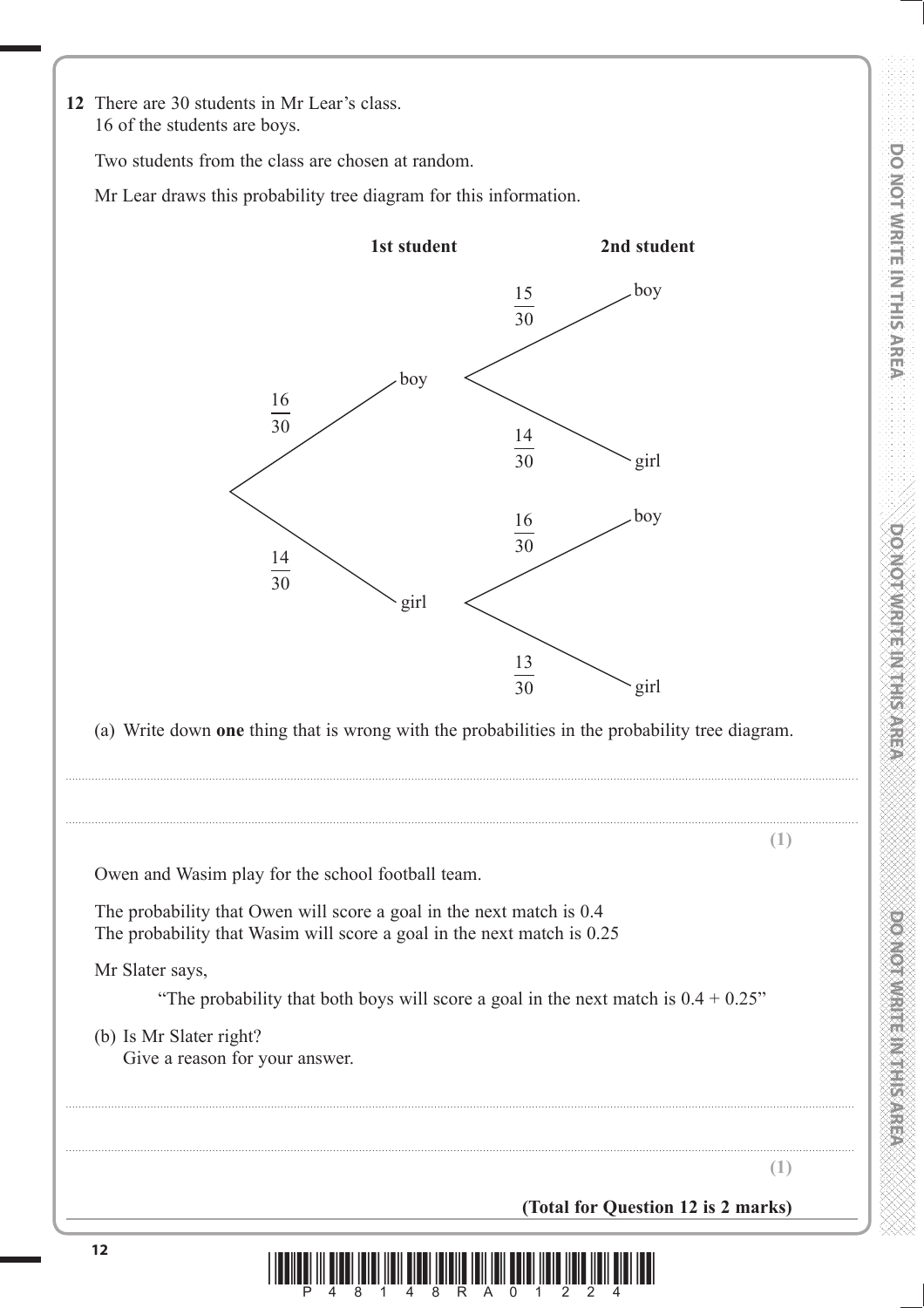

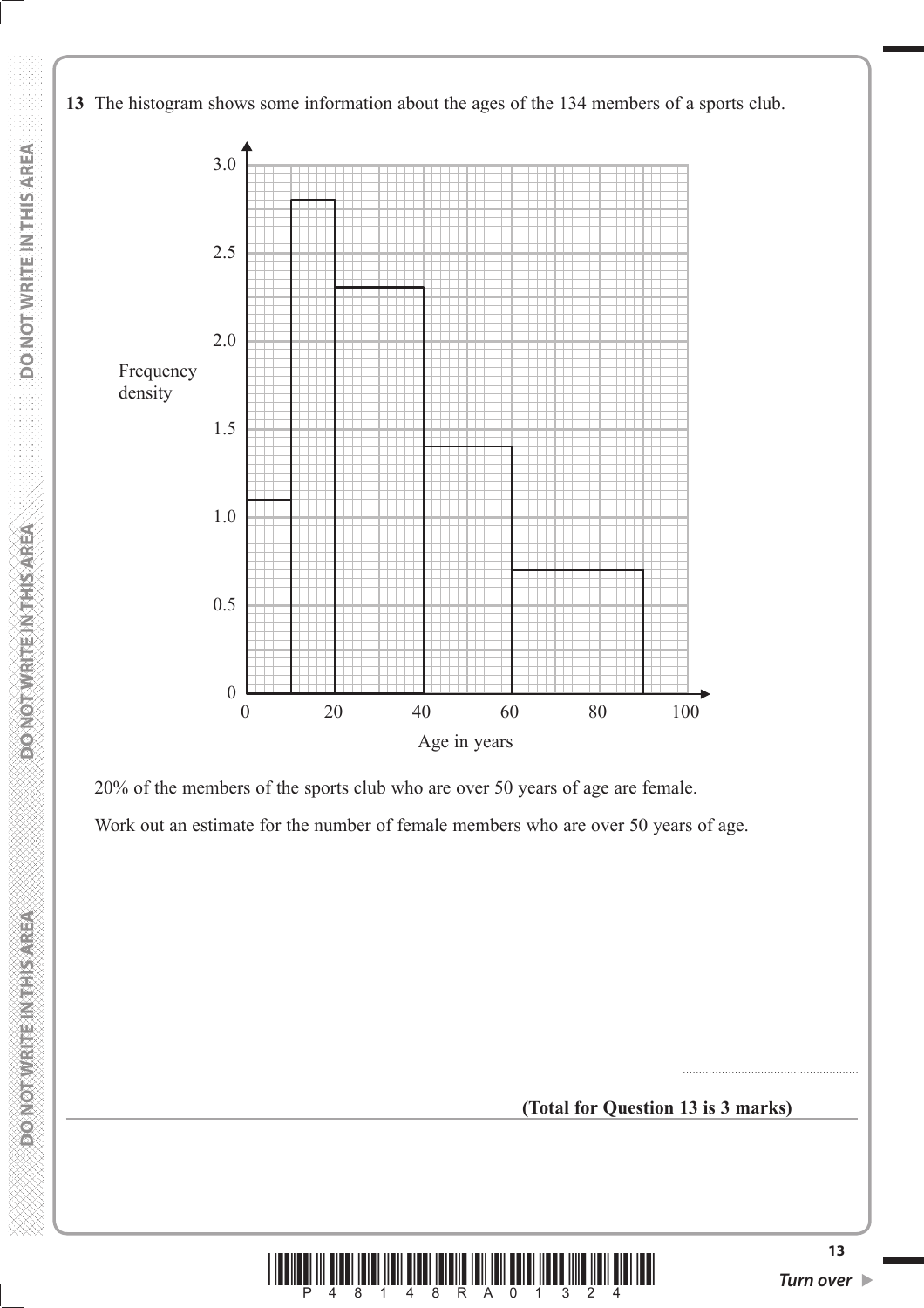

In the table below, match each equation with the letter of its graph.

| <b>Equation</b>   | Graph |
|-------------------|-------|
| $y = \sin x$      |       |
| $y = x^3 + 4x$    |       |
| $y = 2^x$         |       |
| $y = \frac{4}{x}$ |       |

**(Total for Question 14 is 3 marks)**



**DOMOTAMENT RANGER** 

DO NOT WRITE IN THIS AREA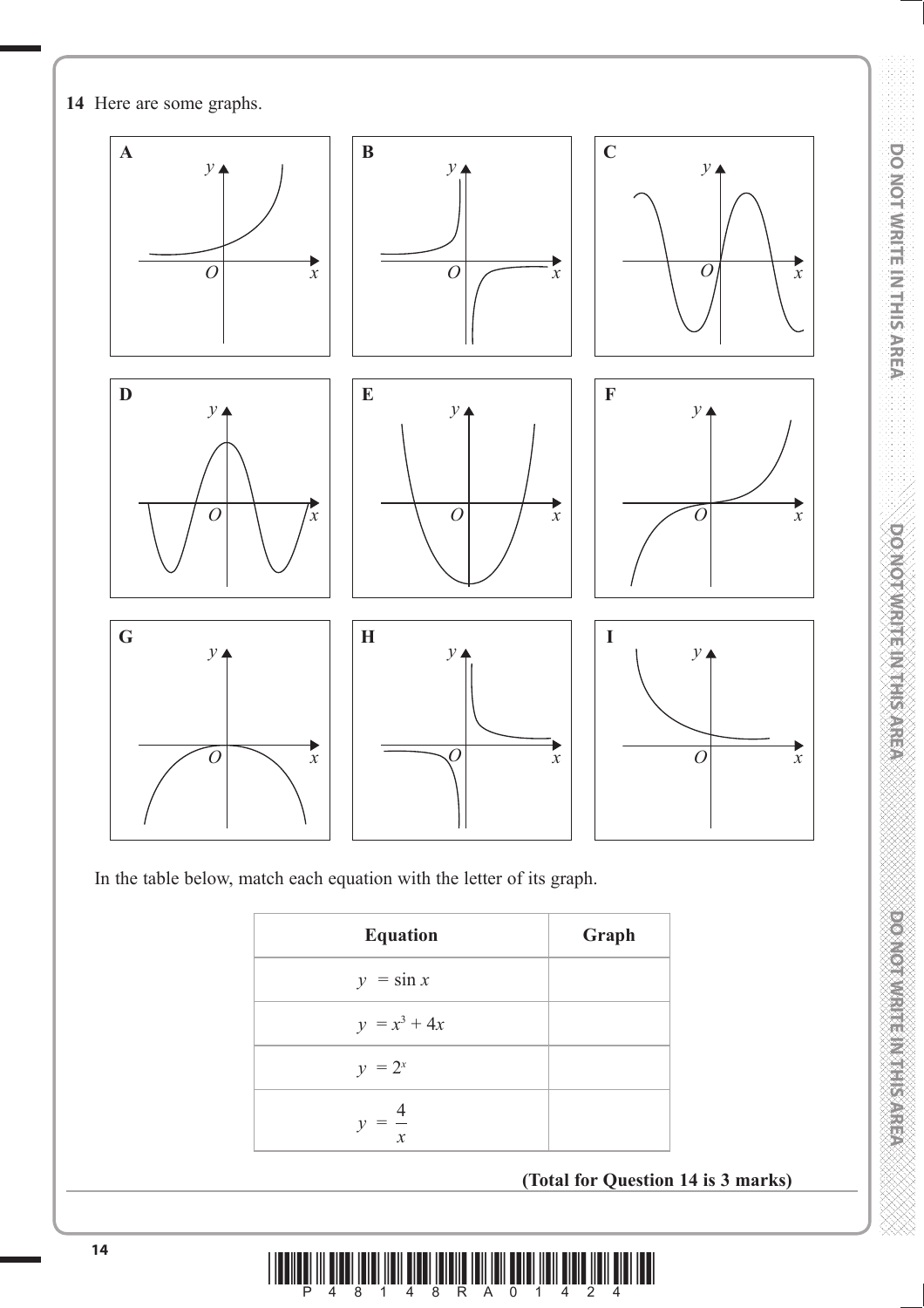**15** *A*, *B*, *C* and *D* are four points on the circumference of a circle.



### *AEC* and *BED* are straight lines.

 Prove that triangle *ABE* and triangle *DCE* are similar. You must give reasons for each stage of your working.

**(Total for Question 15 is 3 marks)**



**DOMORATE REGISTER OF**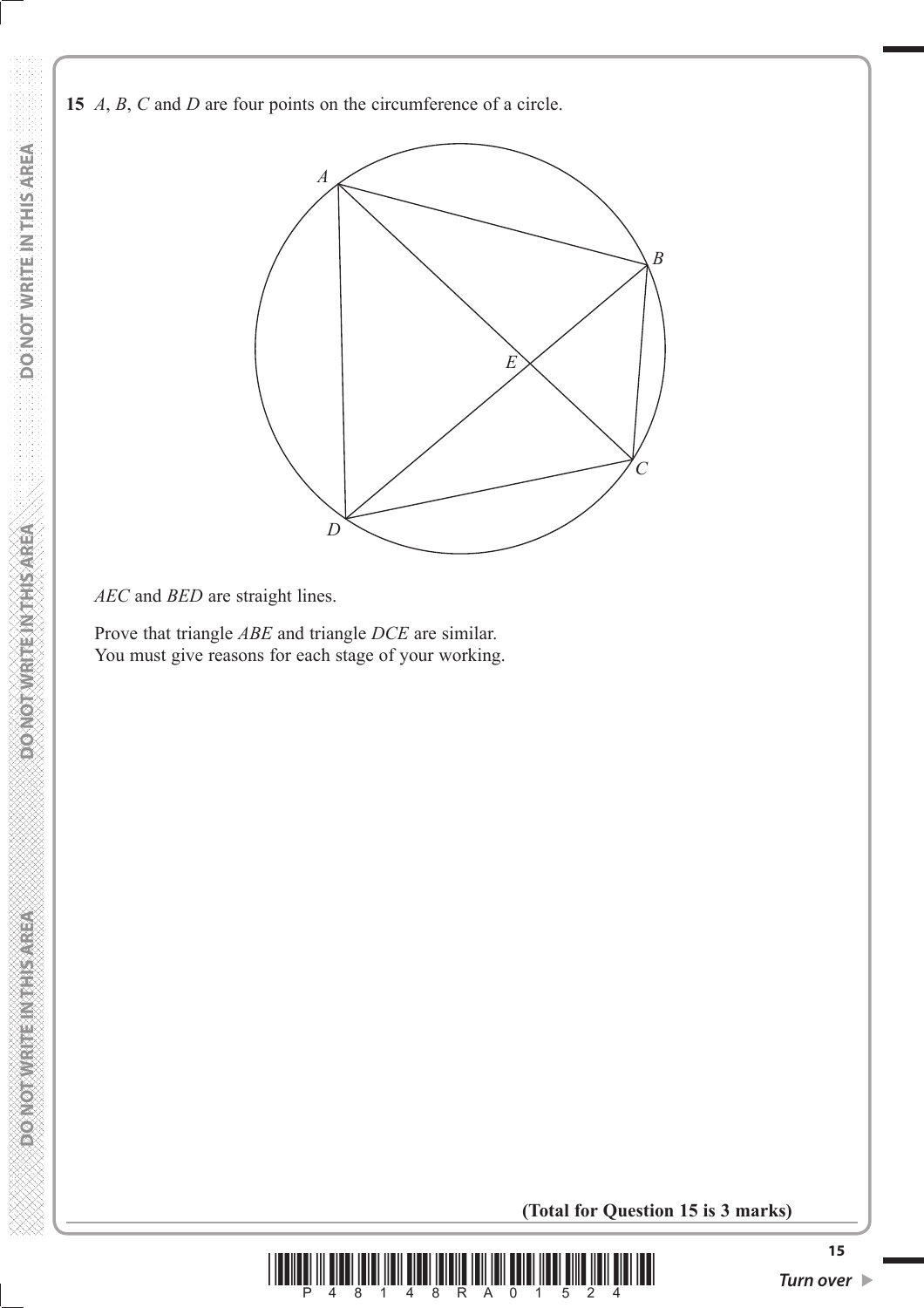| 16 Using algebra, prove that $0.13\dot{6} \times 0.\dot{2}$ is equal in value to $\frac{1}{33}$ |  |  |  |  |
|-------------------------------------------------------------------------------------------------|--|--|--|--|

**(Total for Question 16 is 3 marks)**

DO NOT WRITE IN THIS AREA



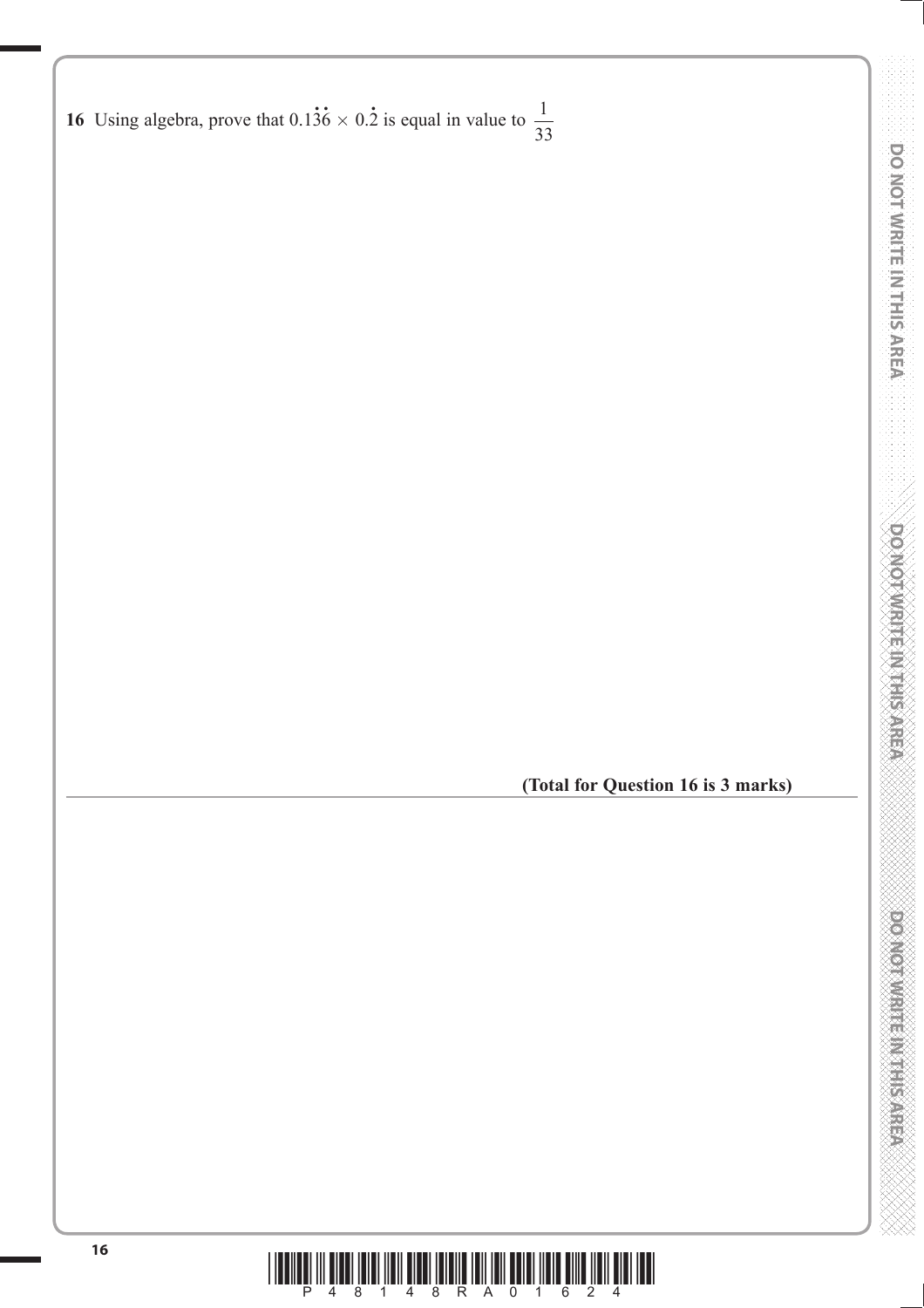

*ONQ* is a sector of a circle with centre *O* and radius 11 cm.

 *A* is the point on *ON* and *B* is the point on *OQ* such that *AOB* is an equilateral triangle of side 7 cm.

 Calculate the area of the shaded region as a percentage of the area of the sector *ONQ.* Give your answer correct to 1 decimal place.

......................................................%

**(Total for Question 17 is 5 marks)**



**17**

**DONOT WRITEIN THIS AREA**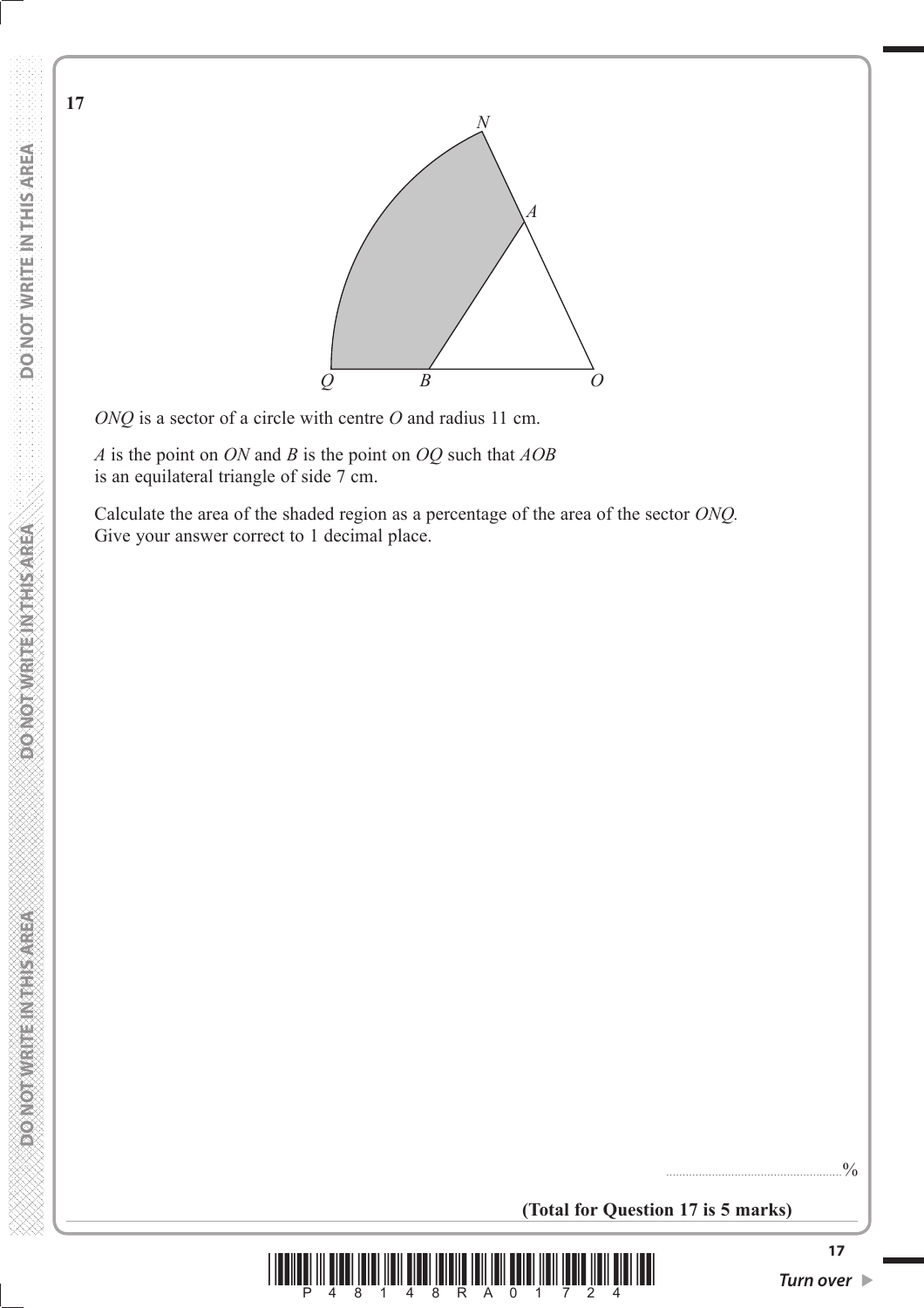# **18**  $16^{\frac{1}{5}} \times 2^{x} = 8^{\frac{3}{4}}$

Work out the exact value of *x.*

# **(Total for Question 18 is 3 marks)**

......................................................



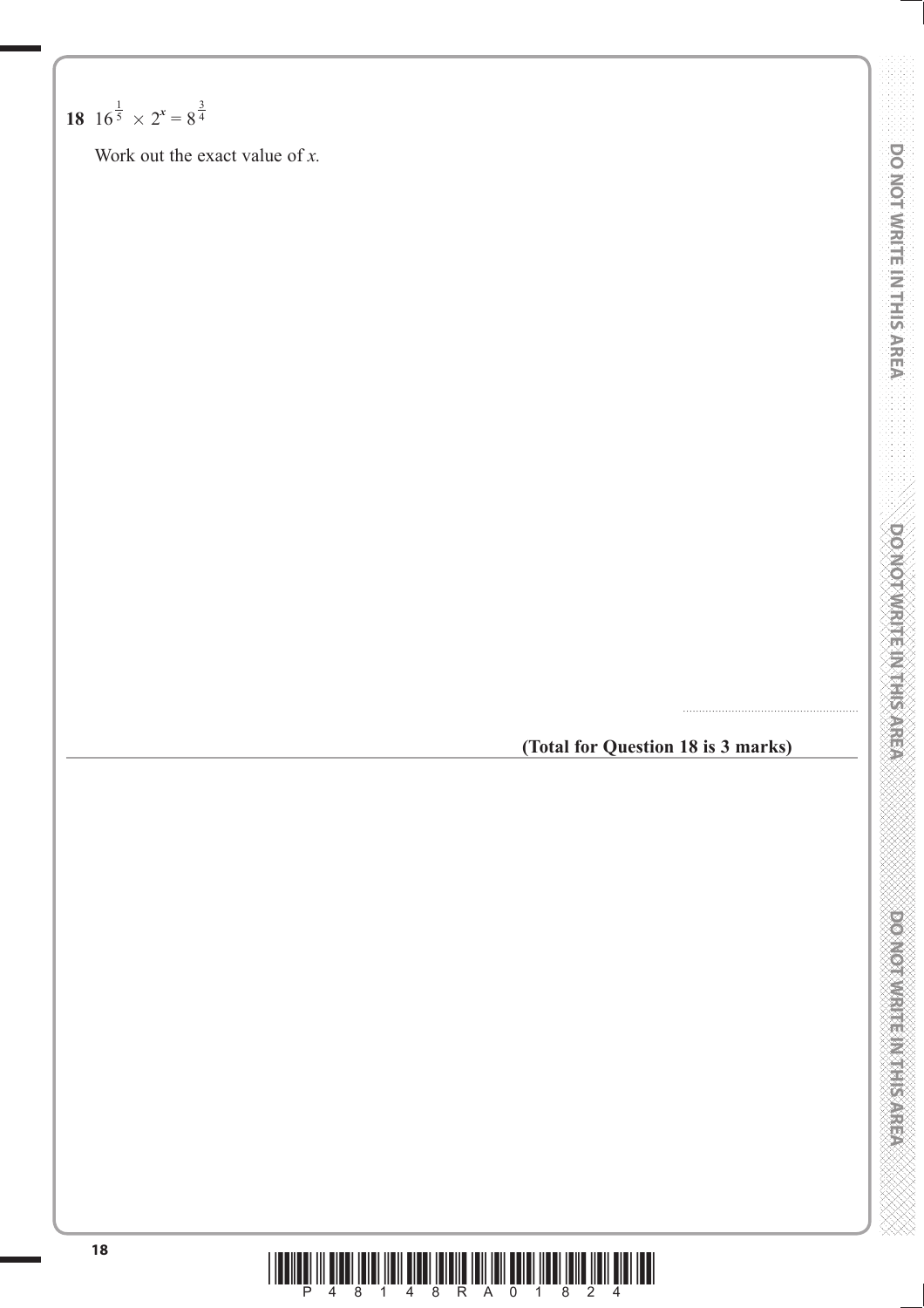19  $2 - \frac{x+2}{2}$ 3  $-\frac{x+2}{x-3} - \frac{x-6}{x+3}$ *x x x x* can be written as a single fraction in the form  $\frac{ax + b}{a^2}$ *x* +  $^{2}-9$ where *a* and *b* are integers.

Work out the value of *a* and the value of *b.*

*a =* ......................................................

*b =* ......................................................

**(Total for Question 19 is 4 marks)**

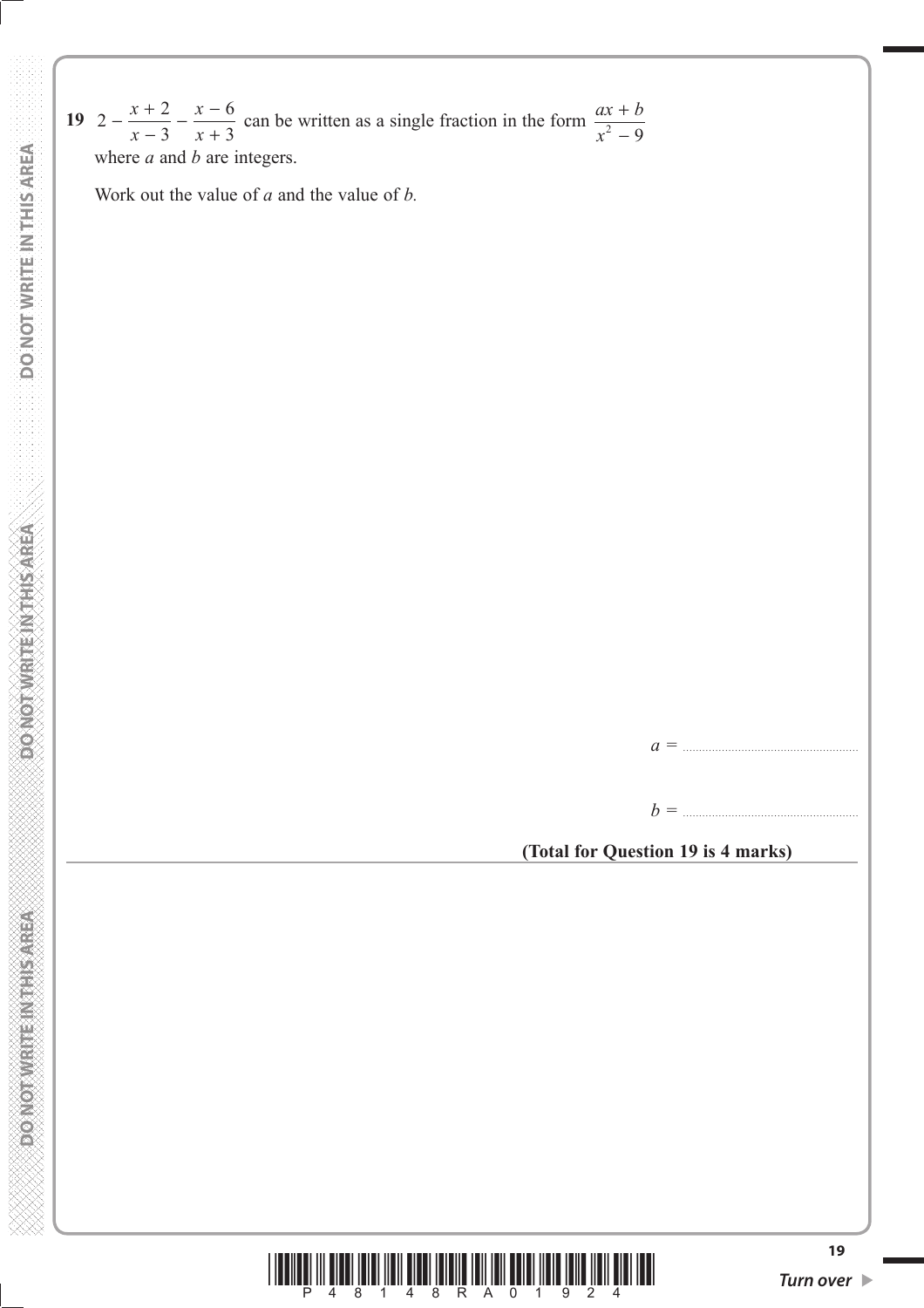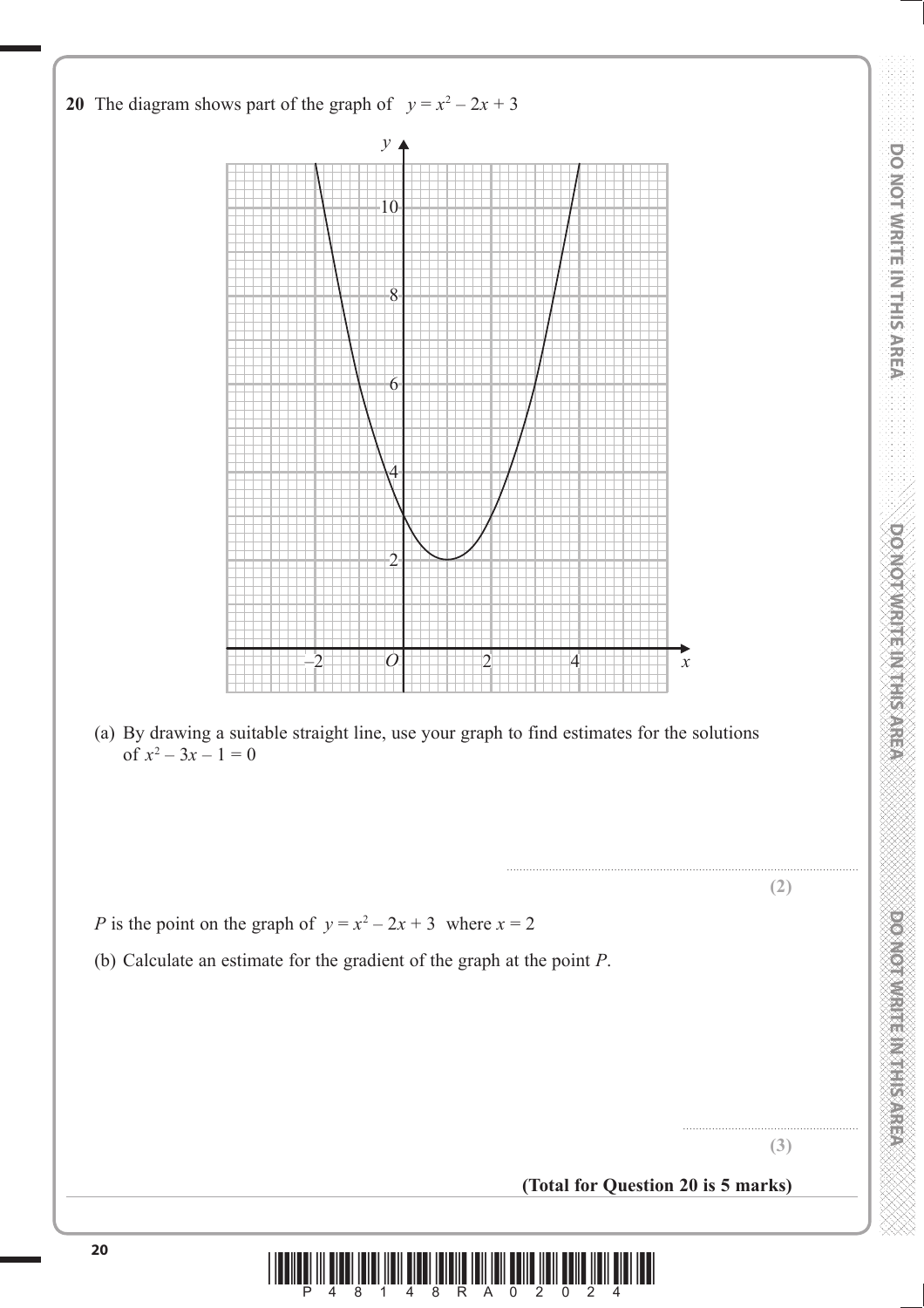**21** The diagram shows 3 identical circles inside a rectangle. Each circle touches the other two circles and the sides of the rectangle, as shown in the diagram.



The radius of each circle is 24 mm.

 Work out the area of the rectangle. Give your answer correct to 3 significant figures.

...................................................... mm2

**(Total for Question 21 is 4 marks)**



**DONOT WRITEIN THIS AREA**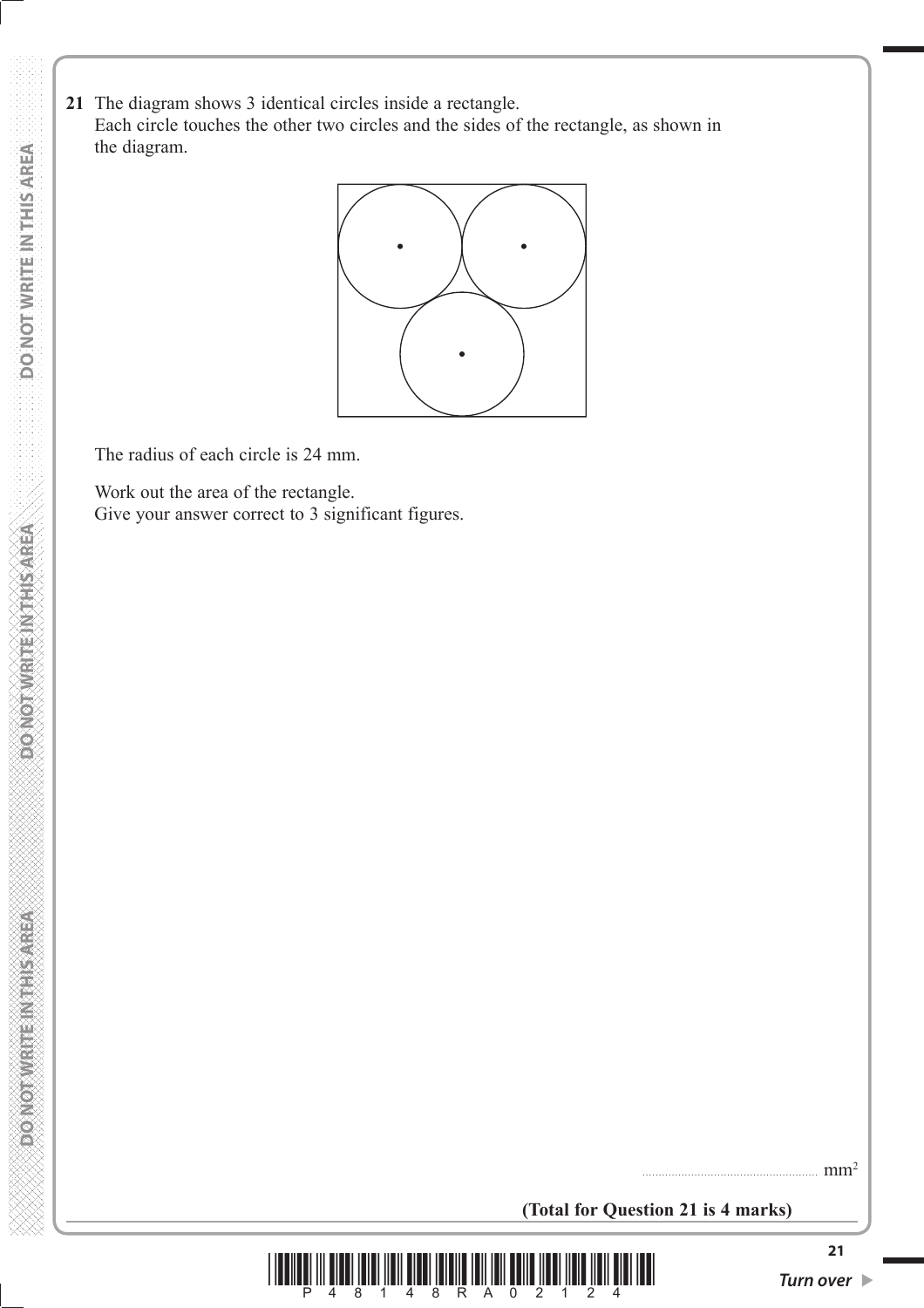**DO NOT WRITE IN THIS AREA DO NOT WRITE IN THIS AREA DO NOT WRITE IN THIS AREA DO NOT WRITE IN THIS AREA DO NOT WRITE IN THIS AREA DO NOT WRITE IN THIS AREA DO NOT WRITE IN THIS AREA DO NOT WRITE IN THIS AREA DO NOT WRITE 22** Here are the first five terms of a sequence. 4 11 22 37 56 DO NOT WRITE IN THIS AREA Find an expression, in terms of *n*, for the *n*th term of this sequence. **DOMOTIVITIE INTHESTER** ............................................................................................................ **(Total for Question 22 is 3 marks)DOMOTIVE IN EINER ASSESS** 

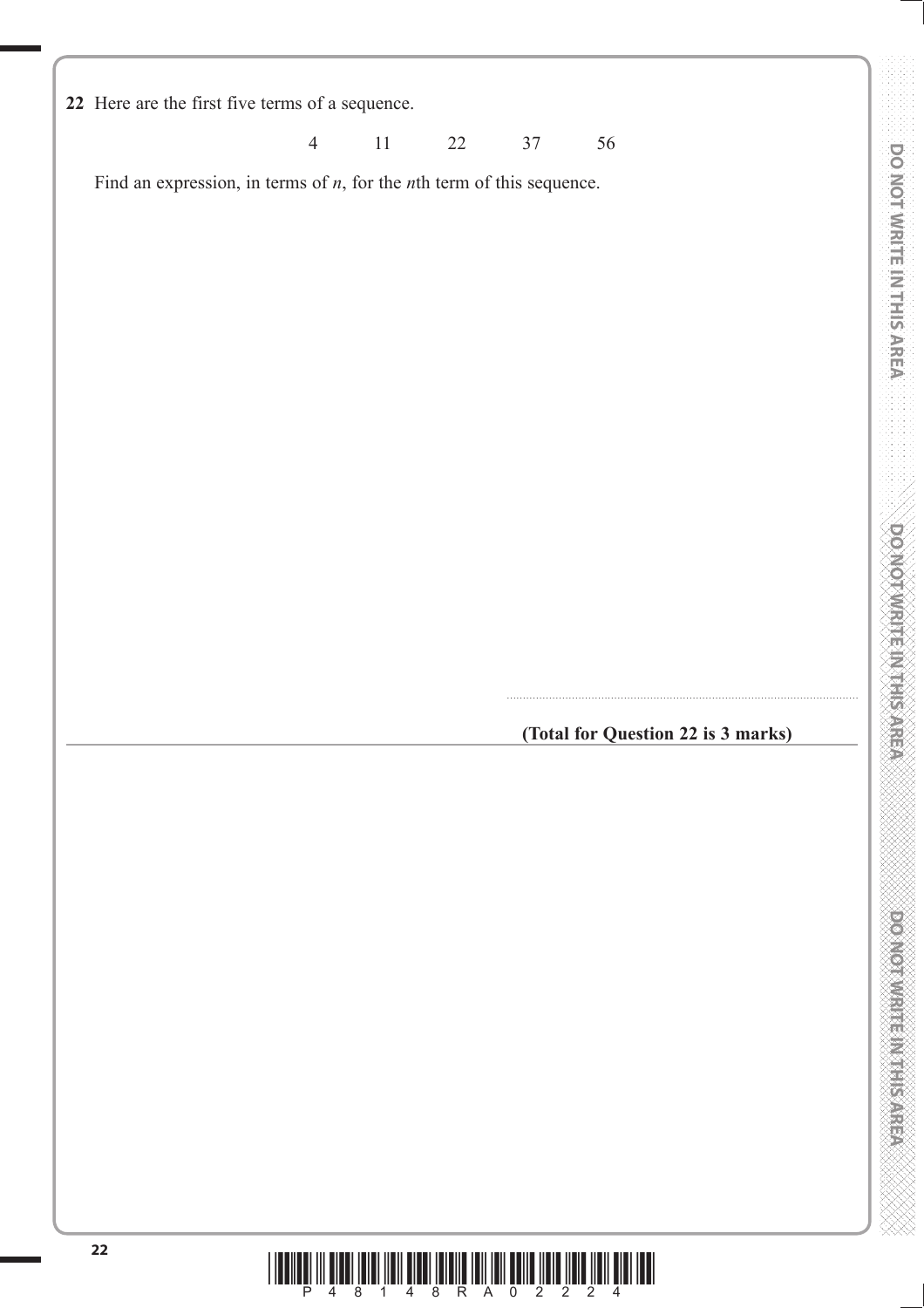- DO NOT WRITE IN THIS AREA  **DO NOT WRITE IN THIS AREA DO NOT WRITE IN THIS AREA DO NOT WRITE IN THIS AREA DO NOT WRITE IN THIS AREA DO NOT DOMORWATE NOTHS AREA**
- **WE ENSIGNEED FOR EMPLOYMENT**

**23** L is the circle with equation  $x^2 + y^2 = 4$ 

$$
P\left(\frac{3}{2}, \frac{\sqrt{7}}{2}\right)
$$
 is a point on L.

Find an equation of the tangent to **L** at the point *P*.

**(Total for Question 23 is 3 marks)**

### **TOTAL FOR PAPER IS 80 MARKS**



......................................................